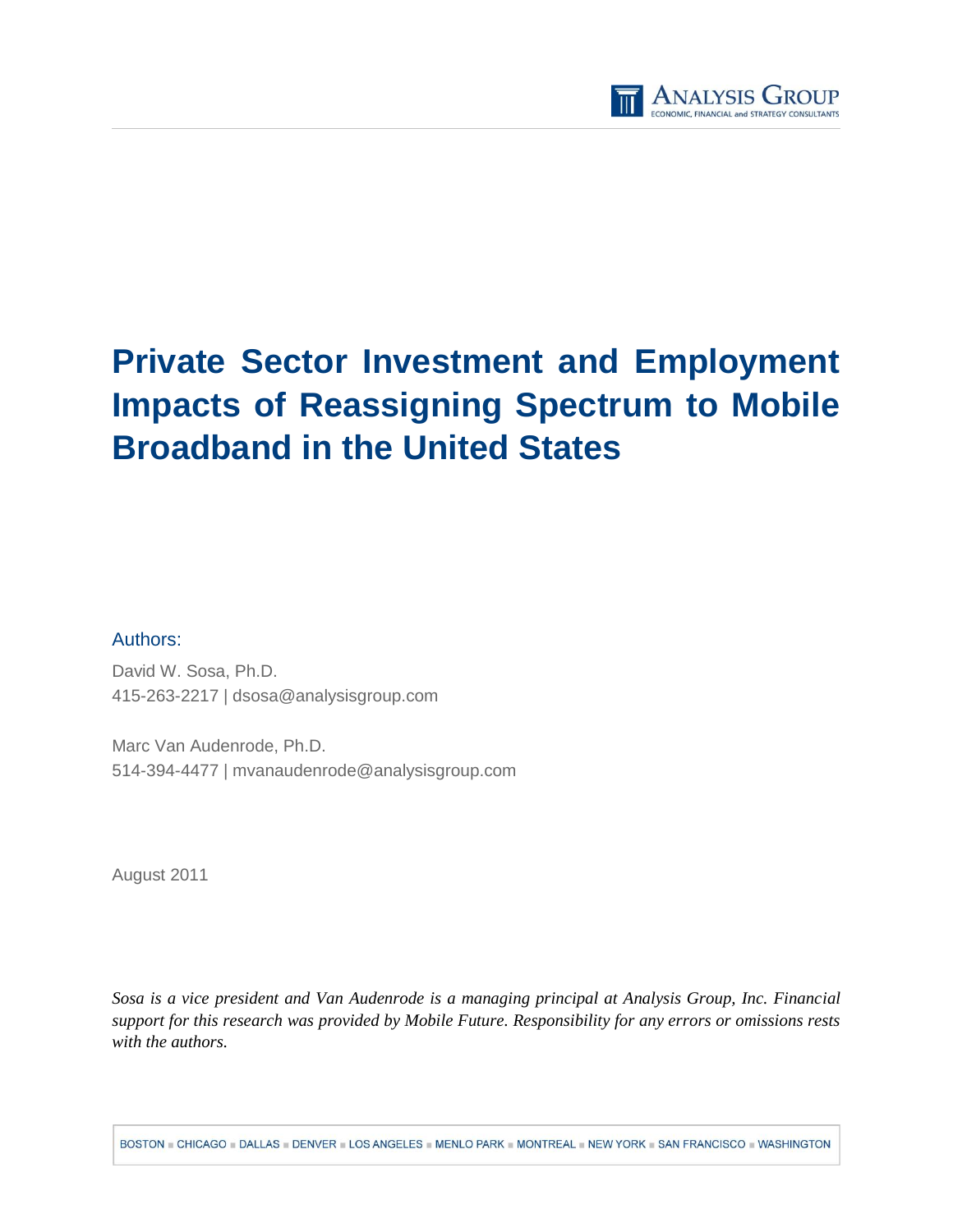## **EXECUTIVE SUMMARY**

Mobile broadband is critical to the U.S. communications infrastructure and our future economy. Private sector investment, with substantial job creation benefits, can be facilitated by the reassignment of spectrum to mobile broadband. Building on previous studies, we estimate that the reassignment of 300 MHz of spectrum to mobile broadband within five years will spur \$75 billion in new capital spending, creating more than 300,000 jobs and \$230 billion in additional Gross Domestic Product (GDP). The release of an additional 200 MHz of new spectrum after five years will create an additional 200,000 jobs and increase GDP by an additional \$155 billion. These estimates represent the tip of the iceberg in terms of economic benefits. Reassigning additional spectrum to mobile broadband also would generate substantial spillover effects as companies such as Apple, Google and Qualcomm, small application developers and other innovative start-up companies rush to create new mobile broadband products and services. Given published estimates of the spillover effects from communications and broadband investment, it seems likely that the spillover effects from the reassignment of spectrum to mobile broadband will exceed, by a considerable margin, the multiplier effects that we present here. A delay in the reassignment of spectrum will necessarily delay the consequent job and economic output benefits that we identify.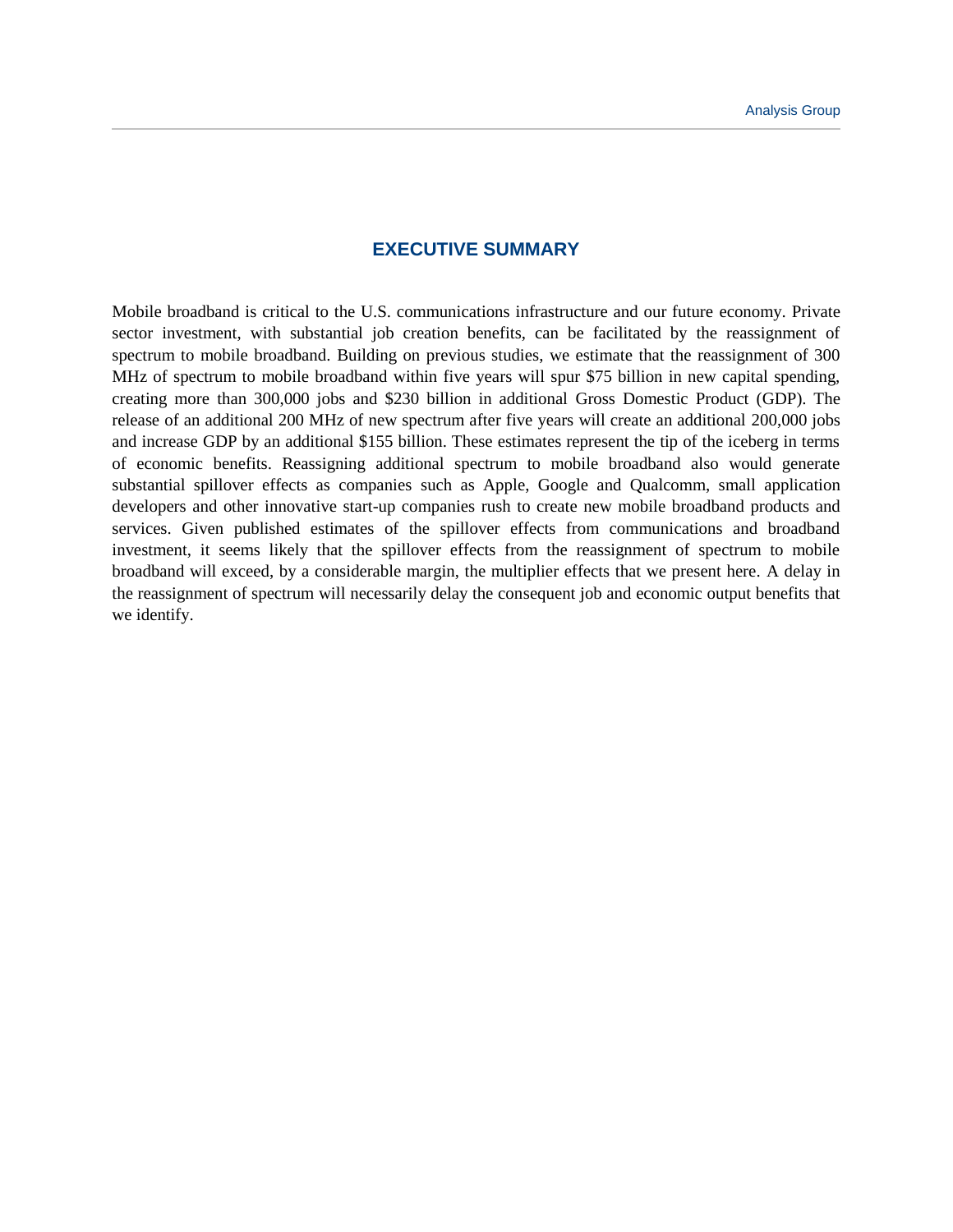# **1. INTRODUCTION**

#### **Background**

Mobile broadband is emerging as a critical feature of the U.S. communications infrastructure and essential to the future of our economy. Capital spending by companies in the wireless sector has been substantial over the past decade and has laid a solid foundation of modern connected infrastructure that has contributed significantly to economic growth and job creation throughout the United States. Between  $2002$  and  $2010$ , capital spending in the wireless industry exceeded \$185 billion,<sup>1</sup> creating, on average, approximately  $420,000$  jobs throughout the economy.<sup>2</sup> In the current stagnant economic environment, policymakers should be concerned with facilitating private sector investment, which will generate marketbased growth and job creation. Stimulating investment in mobile broadband infrastructure will create jobs, spur consumer demand and facilitate the innovation of new goods and services.

Wireless spectrum is an essential input to mobile broadband services and there is widespread agreement that spectrum constraints are challenging for the industry. For example, U.S. networks are currently operating at 80 percent of capacity, well above the aggregate utilization rate of 65 percent for all countries worldwide.<sup>3</sup> Acknowledging that mobile broadband is "a key platform for innovation in the United States over the next decade,"<sup>4</sup> the Federal Communications Commission (FCC) has expressed concern that "[t]he growth of wireless broadband will be constrained if government does not make [additional] spectrum available... If the U.S. does not address this situation promptly, scarcity of mobile broadband could mean higher prices, poor service quality, an inability for the U.S. to compete internationally, depressed demand and, ultimately, a drag on innovation."<sup>5</sup> As a remedy for this problem, the FCC has proposed to make 500 MHz available for mobile broadband use over the next ten years, including 300 MHz in the next five years. Experts have estimated that between two and four times this amount will be needed by 2020 to continue supporting consumer demands.<sup>6</sup> In helping to reallocate spectrum to meet evolving consumer demand, policymakers have a unique opportunity to facilitate private sector investment in critical wireless infrastructure that will create jobs, spur demand and encourage innovation.

Building on past studies of the economic impact of investment in communications infrastructure, updated with current data, we estimate the likely macroeconomic effect of investment by the wireless industry to build out the spectrum release proposed by the FCC.<sup>7</sup> We find that the build out of 300 MHz of new

<sup>4</sup> National Broadband Plan, Federal Communications Commission, Chapter 5, p. 75.

<sup>1</sup> Robert F. Roche and Liz Dale, "Wireless Investment and Build-Out Report," CTIA Public Affairs (May 2011), Table 7.

<sup>&</sup>lt;sup>2</sup> Job creation estimate based on CTIA investment figures and BEA 2010 employment multiplier described below.

<sup>3</sup> Credit Suisse, "Global Telecom Equipment: Global Wireless Capex Survey," (July 2011).

<sup>5</sup> Ibid, p. 77.

<sup>&</sup>lt;sup>6</sup> "The ITU released an analysis in 2006 predicting that the total amount of spectrum needed to support mobile broadband in developed countries like the U.S. would be 1,300 megahertz by 2015 and up to 1,720 megahertz by 2020." National Broadband Plan, Federal Communications Commission, Chapter 5, p. 84.

<sup>7</sup> See, e.g.: Thomas W. Hazlett, Coleman Bazelon, John Rutledge and Deborah Allen Hewitt, "Sending the Right Signals: Promoting Competition through Telecommunications Reform" U.S. Chamber of Commerce (September 2004); Crandall, Robert, William Lehr and Robert Litan, "The Effects of Broadband Deployment on Output and Employment: A Cross-sectional Analysis of U.S. Data," *Issues in Economic Policy* (2007); Jeffrey A. Eisenach, Hal J. Singer and Jeffrey D. West, "Economic Effects of Tax Incentives for Broadband Infrastructure Deployment," Fiberto-the-Home Council (2009); Charles Davidson and Bret Swanson, "Net Neutrality, Investment & Jobs: Assessing the Potential Impacts of the FCC's Proposed Net Neutrality Rules on the Broadband Ecosystem," Advanced Communications Law & Policy Institute at New York Law School (June 2010); T. Randolph Beard, George S. Ford, and Hyeongwoo Kim, "Jobs, Jobs, Jobs: Communications Policy and Employment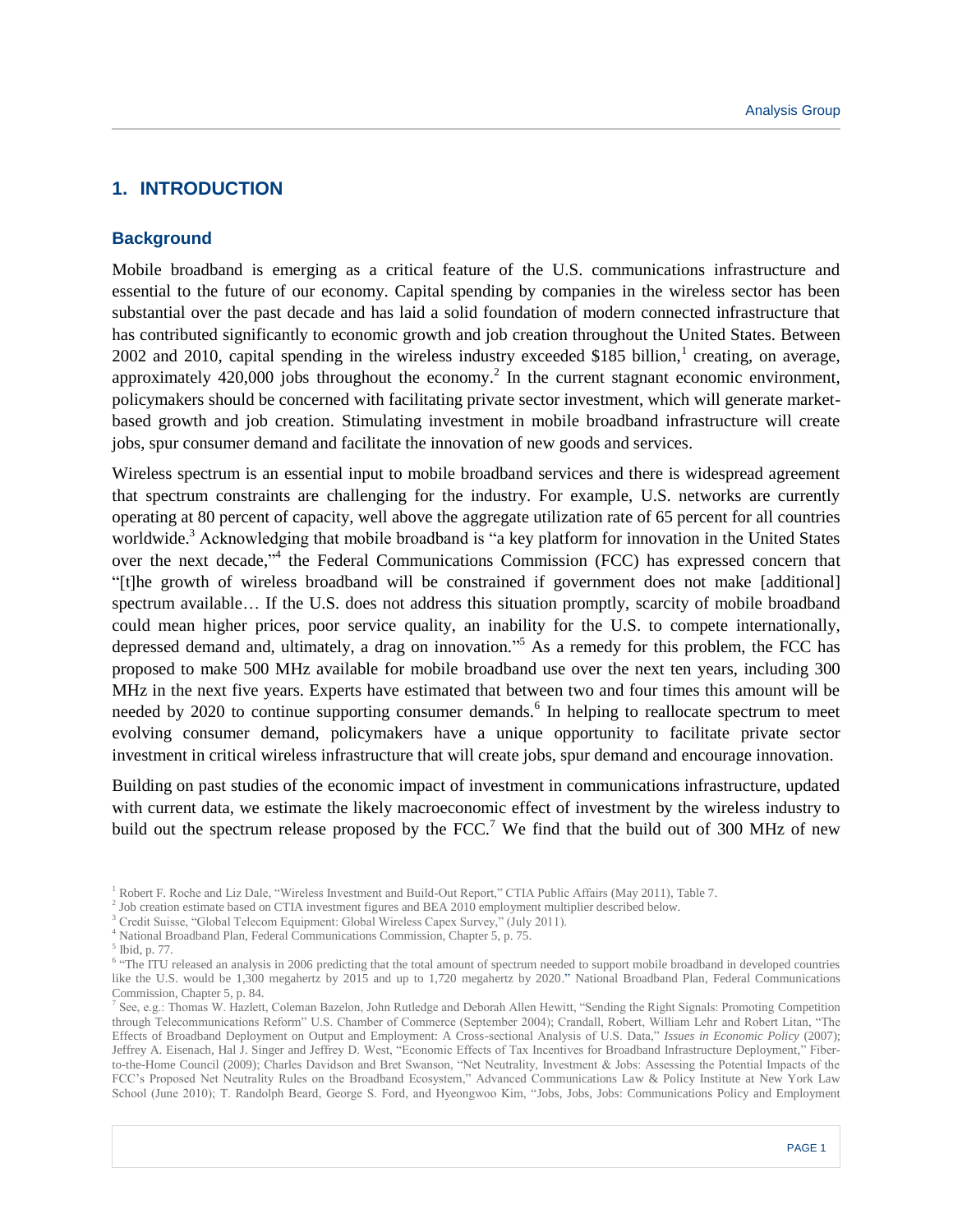spectrum made available for commercial mobile broadband uses will create more than 300,000 new jobs and an additional \$230 billion in GDP over five years, accounting for direct, indirect and induced effects. In addition, we estimate that the long-run impact of ongoing maintenance and upgrade capital spending associated with the newly deployed spectrum will be almost 340,000 new jobs and a \$50 billion annual increase in GDP. The follow-on release of an additional 200 MHz of new spectrum within 10 years will create more than 200,000 new jobs and increase GDP by an additional \$154 billion.

These estimates are likely just the tip of the iceberg in terms of long-term economic benefits of reassigning spectrum to mobile broadband. The FCC has identified mobile broadband as a "transformative" technology that is likely to yield more economic benefits, in terms of new and innovative products and services, than internet computing or mobile voice communications. The additional spectrum will foster innovation, not only by wireless carriers, but also by companies such as Apple, Intel, Google, Qualcomm, and countless small mobile application developers and start-up companies. The additional spectrum also will facilitate increased broadband penetration. One recent study estimated that each one percent increase in broadband penetration creates approximately  $300,000$  jobs.<sup>8</sup>

Our study demonstrates the substantial benefits to the U.S. economy – in terms of job creation, GDP gains and opportunities for innovation – from spectrum reassignment. Any delay in the reassignment of spectrum to mobile broadband would necessarily delay the realization of these benefits because there would be less private sector investment, fewer new jobs created and lower overall economic output.

#### **Methodology**

We estimate the likely impacts on total employment and on GDP of incremental investment by the wireless industry to build out the FCC's proposal to make 300 MHz of additional spectrum available to commercial providers of mobile broadband within five years. We also consider the impact of an additional 200 MHz in 10 years, as proposed by the FCC. Based on our estimates of capital spending that is likely to result from the availability of additional spectrum and using data from the U.S. Bureau of Economic Analysis (BEA), we estimate the associated increase in employment and GDP from three economic effects:

- Direct Effects: Direct effects include the impacts on employment and output as a result of the initial investments made by companies acquiring direct access (via winning auction bids) to the newly available spectrum.
- Indirect Effects: Indirect effects include the employment and output impacts on other firms, such as vendors, from purchases made by the companies who are making investments as a result of their acquisition of newly available spectrum.

Effects in the Information Sector," Phoenix Center Policy Bulletin No. 25, Phoenix Center for Advanced Legal and Economic Public Policy Studies (October 2010); Crandall, Robert W. and Hal J. Singer, "The Economic Impact of Broadband Investment," Broadband for America (February 2010).

<sup>8</sup> Crandall, Lehr and Litan (2007).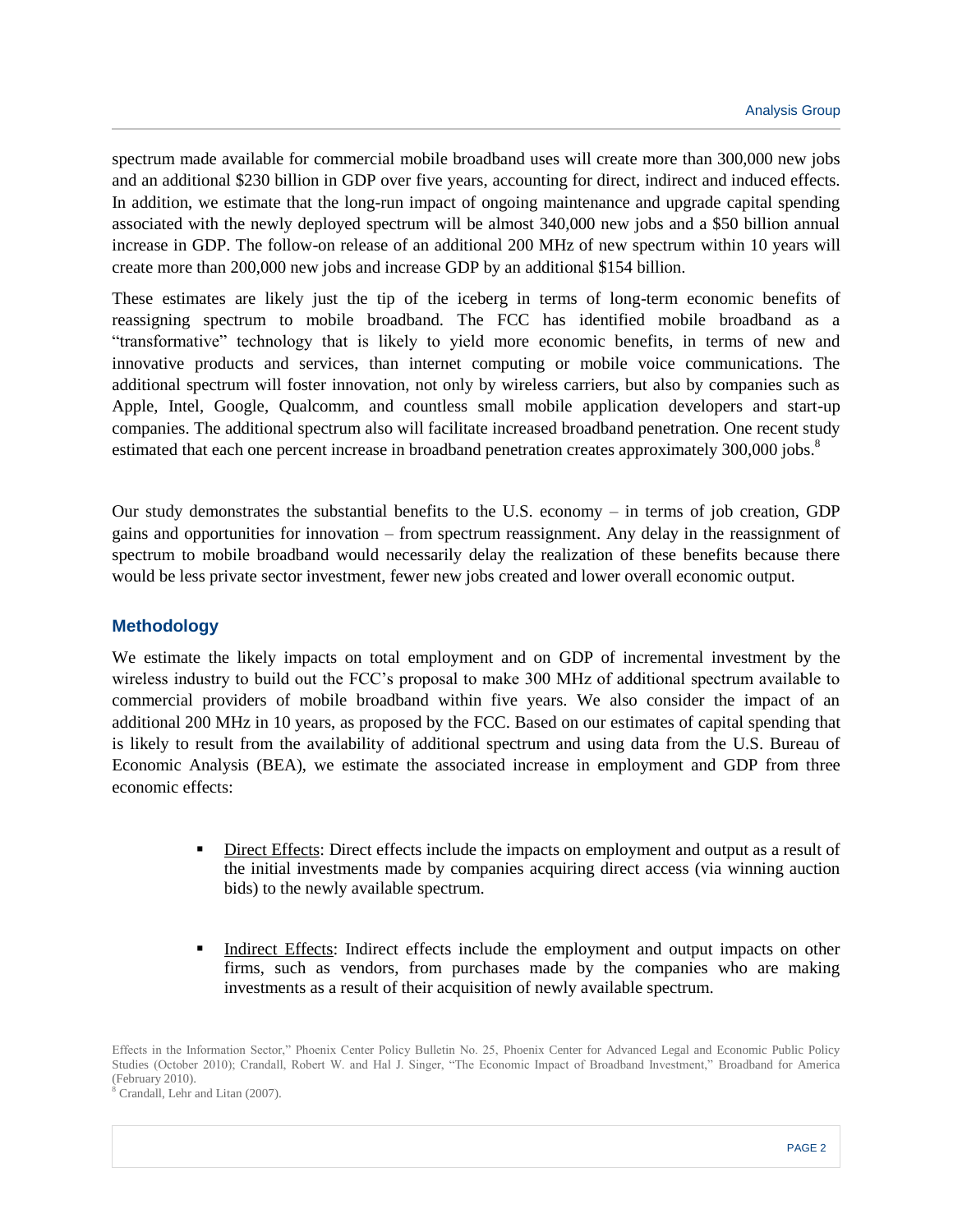Induced Effects: Induced economic impacts are generated by expenditures made by employees of the firms that benefit from the direct and indirect effects. Because consumer spending accounts for approximately 70 percent of GDP, it is important to include an estimate of the induced impact to evaluate overall economic impact.

# **2. PRIVATE SECTOR CAPITAL SPENDING STIMULATED BY SPECTRUM REASSIGNMENT**

Beginning in 1994, the FCC auctioned PCS licenses for 120 MHz of spectrum for mobile telephony. Hazlett et. al. (2004) estimate that in the five years from 1994 to 1998 the wireless industry invested \$33.8 billion to build out PCS networks.<sup>9</sup>

To project the effects of making an additional 300 MHz of bandwidth available to service providers today, we assume an increase in capital spending (in 2010 dollars) proportional to the investment that occurred following PCS licensing, adjusting for the current proposal to issue licenses for 300 MHz relative to the 120 MHz of spectrum allocated to PCS. Our estimates of additional investment that will result from build-out and deployment of newly available spectrum are derived from incremental capital investment data as reported by the wireless industry and exclude the cost of acquiring spectrum via auction.<sup>10</sup> These estimates of capital spending increase over time, consistent with the observed ramp-up in capital spending during the build out of the PCS spectrum. As reported in Table 1, we estimate that an additional \$75.3 billion of capital spending over a five-year period will be required to build out mobile broadband networks using 300 MHz of reassigned spectrum.<sup>11</sup>

<sup>9</sup> Hazlett et. al. (2004), p. 103.

 $10$  Roche and Dale (2011), pp. 21 and 38, Tables 6 and 7.

<sup>&</sup>lt;sup>11</sup> Because not all 120 MHz of PCS spectrum was deployed during the period 1994-1998, our estimate of build out costs likely is conservative. It also reflects a reasonable balance between deployment of reallocated spectrum by incumbent carriers and by greenfield developers, who likely will experience higher capital spending than PCS carriers because of more stringent environmental review processes and greater siting challenges currently than at the time of the PCS build out.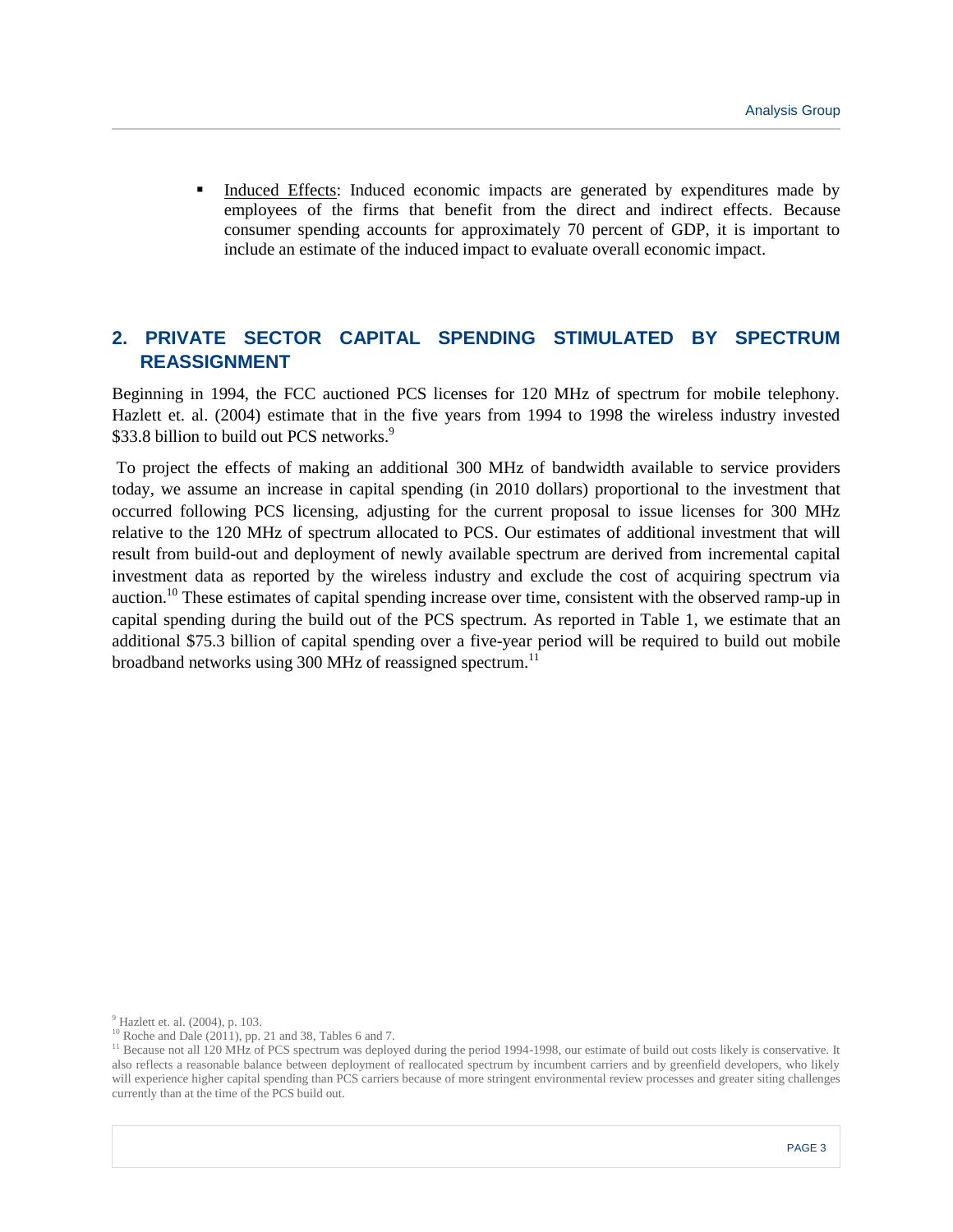| $[1]$<br>\$2,694<br>1991-1993 Capital Spending<br>\$2,389<br>\$2,590<br>\$2,558<br>CTIA's Wireless Industry Investment<br>and Build-Out Report (May 2011), p. 21,<br>Table 6.<br>PPI Deflator (to 2010 Dollars)<br>0.933<br>0.921<br>PPI for Broadcast and Wireless<br>$[2]$<br>0.948<br>Communications Equipment industry<br>from Bureau of Labor Statistics<br>(http://www.bls.gov/ppi/#data). 2010<br>PPI divided by PPI for 1991-1993.<br>$[3]$<br>1991-1993 Capital Spending in 2010 Dollars (as<br>\$2,265<br>\$2,417<br>\$2,482<br>\$2,388<br>$=[1] \times [2].$<br>Adjusted by PPI Deflator)<br>B. Capital Spending, 1994-1998<br>1994<br>1995<br>1996<br>1997<br>1998<br>\$5,141<br>\$13,484<br>CTIA's Wireless Industry Investment<br>$[4]$<br>1994-1998 Capital Spending<br>\$4,982<br>\$8,493<br>\$14,484<br>and Build-Out Report (May 2011), p. 21,<br>Table 6.<br>PPI Deflator (to 2010 Dollars)<br>0.916<br>0.910<br>0.897<br>0.899<br>PPI for Broadcast and Wireless<br>$[5]$<br>0.912<br>Communications Equipment industry<br>from Bureau of Labor Statistics<br>(http://www.bls.gov/ppi/#data). 2010<br>PPI divided by PPI for 1994-1998.<br>$=[4] \times [5]$ .<br>$[6]$<br>1994-1998 Capital Spending in 2010 Dollars (as<br>\$4,546<br>\$4,709<br>\$7,727<br>\$12,094<br>\$13,015<br>Adjusted by PPI Deflator)<br>C. Additional Capital Spending, 1994-1998 (in 2010 Dollars)<br>\$2,388<br>$[7]$<br>\$2,388<br>\$2,388<br>\$2,388<br>\$2,388<br>From [3].<br>1991-1993 PPI Adjusted Average (prior to PCS<br>auctions)<br>PCS Capital Spending in 2010 Dollars (120 MHz)<br>\$2,321<br>\$5,339<br>\$9,706<br>= [6] - [7]. Hazlett et al. (2004) estimate<br>[8]<br>\$2,158<br>\$10,627<br>capital costs for buildout of 120 MHz of<br>PCS spectrum over 5 years. | <b>A. Prior to PCS Auctions</b> |  | 1991 | 1992 | 1993 | Average |  | Notes/Sources |  |  |  |
|----------------------------------------------------------------------------------------------------------------------------------------------------------------------------------------------------------------------------------------------------------------------------------------------------------------------------------------------------------------------------------------------------------------------------------------------------------------------------------------------------------------------------------------------------------------------------------------------------------------------------------------------------------------------------------------------------------------------------------------------------------------------------------------------------------------------------------------------------------------------------------------------------------------------------------------------------------------------------------------------------------------------------------------------------------------------------------------------------------------------------------------------------------------------------------------------------------------------------------------------------------------------------------------------------------------------------------------------------------------------------------------------------------------------------------------------------------------------------------------------------------------------------------------------------------------------------------------------------------------------------------------------------------------------------------------------------------------------------------------------------------------------------------------|---------------------------------|--|------|------|------|---------|--|---------------|--|--|--|
|                                                                                                                                                                                                                                                                                                                                                                                                                                                                                                                                                                                                                                                                                                                                                                                                                                                                                                                                                                                                                                                                                                                                                                                                                                                                                                                                                                                                                                                                                                                                                                                                                                                                                                                                                                                        |                                 |  |      |      |      |         |  |               |  |  |  |
|                                                                                                                                                                                                                                                                                                                                                                                                                                                                                                                                                                                                                                                                                                                                                                                                                                                                                                                                                                                                                                                                                                                                                                                                                                                                                                                                                                                                                                                                                                                                                                                                                                                                                                                                                                                        |                                 |  |      |      |      |         |  |               |  |  |  |
|                                                                                                                                                                                                                                                                                                                                                                                                                                                                                                                                                                                                                                                                                                                                                                                                                                                                                                                                                                                                                                                                                                                                                                                                                                                                                                                                                                                                                                                                                                                                                                                                                                                                                                                                                                                        |                                 |  |      |      |      |         |  |               |  |  |  |
|                                                                                                                                                                                                                                                                                                                                                                                                                                                                                                                                                                                                                                                                                                                                                                                                                                                                                                                                                                                                                                                                                                                                                                                                                                                                                                                                                                                                                                                                                                                                                                                                                                                                                                                                                                                        |                                 |  |      |      |      |         |  |               |  |  |  |
|                                                                                                                                                                                                                                                                                                                                                                                                                                                                                                                                                                                                                                                                                                                                                                                                                                                                                                                                                                                                                                                                                                                                                                                                                                                                                                                                                                                                                                                                                                                                                                                                                                                                                                                                                                                        |                                 |  |      |      |      |         |  |               |  |  |  |
|                                                                                                                                                                                                                                                                                                                                                                                                                                                                                                                                                                                                                                                                                                                                                                                                                                                                                                                                                                                                                                                                                                                                                                                                                                                                                                                                                                                                                                                                                                                                                                                                                                                                                                                                                                                        |                                 |  |      |      |      |         |  |               |  |  |  |
|                                                                                                                                                                                                                                                                                                                                                                                                                                                                                                                                                                                                                                                                                                                                                                                                                                                                                                                                                                                                                                                                                                                                                                                                                                                                                                                                                                                                                                                                                                                                                                                                                                                                                                                                                                                        |                                 |  |      |      |      |         |  |               |  |  |  |
|                                                                                                                                                                                                                                                                                                                                                                                                                                                                                                                                                                                                                                                                                                                                                                                                                                                                                                                                                                                                                                                                                                                                                                                                                                                                                                                                                                                                                                                                                                                                                                                                                                                                                                                                                                                        |                                 |  |      |      |      |         |  |               |  |  |  |
|                                                                                                                                                                                                                                                                                                                                                                                                                                                                                                                                                                                                                                                                                                                                                                                                                                                                                                                                                                                                                                                                                                                                                                                                                                                                                                                                                                                                                                                                                                                                                                                                                                                                                                                                                                                        |                                 |  |      |      |      |         |  |               |  |  |  |
|                                                                                                                                                                                                                                                                                                                                                                                                                                                                                                                                                                                                                                                                                                                                                                                                                                                                                                                                                                                                                                                                                                                                                                                                                                                                                                                                                                                                                                                                                                                                                                                                                                                                                                                                                                                        |                                 |  |      |      |      |         |  |               |  |  |  |
|                                                                                                                                                                                                                                                                                                                                                                                                                                                                                                                                                                                                                                                                                                                                                                                                                                                                                                                                                                                                                                                                                                                                                                                                                                                                                                                                                                                                                                                                                                                                                                                                                                                                                                                                                                                        |                                 |  |      |      |      |         |  |               |  |  |  |
|                                                                                                                                                                                                                                                                                                                                                                                                                                                                                                                                                                                                                                                                                                                                                                                                                                                                                                                                                                                                                                                                                                                                                                                                                                                                                                                                                                                                                                                                                                                                                                                                                                                                                                                                                                                        |                                 |  |      |      |      |         |  |               |  |  |  |
|                                                                                                                                                                                                                                                                                                                                                                                                                                                                                                                                                                                                                                                                                                                                                                                                                                                                                                                                                                                                                                                                                                                                                                                                                                                                                                                                                                                                                                                                                                                                                                                                                                                                                                                                                                                        |                                 |  |      |      |      |         |  |               |  |  |  |
|                                                                                                                                                                                                                                                                                                                                                                                                                                                                                                                                                                                                                                                                                                                                                                                                                                                                                                                                                                                                                                                                                                                                                                                                                                                                                                                                                                                                                                                                                                                                                                                                                                                                                                                                                                                        |                                 |  |      |      |      |         |  |               |  |  |  |
|                                                                                                                                                                                                                                                                                                                                                                                                                                                                                                                                                                                                                                                                                                                                                                                                                                                                                                                                                                                                                                                                                                                                                                                                                                                                                                                                                                                                                                                                                                                                                                                                                                                                                                                                                                                        |                                 |  |      |      |      |         |  |               |  |  |  |
|                                                                                                                                                                                                                                                                                                                                                                                                                                                                                                                                                                                                                                                                                                                                                                                                                                                                                                                                                                                                                                                                                                                                                                                                                                                                                                                                                                                                                                                                                                                                                                                                                                                                                                                                                                                        |                                 |  |      |      |      |         |  |               |  |  |  |
|                                                                                                                                                                                                                                                                                                                                                                                                                                                                                                                                                                                                                                                                                                                                                                                                                                                                                                                                                                                                                                                                                                                                                                                                                                                                                                                                                                                                                                                                                                                                                                                                                                                                                                                                                                                        |                                 |  |      |      |      |         |  |               |  |  |  |
|                                                                                                                                                                                                                                                                                                                                                                                                                                                                                                                                                                                                                                                                                                                                                                                                                                                                                                                                                                                                                                                                                                                                                                                                                                                                                                                                                                                                                                                                                                                                                                                                                                                                                                                                                                                        |                                 |  |      |      |      |         |  |               |  |  |  |
|                                                                                                                                                                                                                                                                                                                                                                                                                                                                                                                                                                                                                                                                                                                                                                                                                                                                                                                                                                                                                                                                                                                                                                                                                                                                                                                                                                                                                                                                                                                                                                                                                                                                                                                                                                                        |                                 |  |      |      |      |         |  |               |  |  |  |
|                                                                                                                                                                                                                                                                                                                                                                                                                                                                                                                                                                                                                                                                                                                                                                                                                                                                                                                                                                                                                                                                                                                                                                                                                                                                                                                                                                                                                                                                                                                                                                                                                                                                                                                                                                                        |                                 |  |      |      |      |         |  |               |  |  |  |
|                                                                                                                                                                                                                                                                                                                                                                                                                                                                                                                                                                                                                                                                                                                                                                                                                                                                                                                                                                                                                                                                                                                                                                                                                                                                                                                                                                                                                                                                                                                                                                                                                                                                                                                                                                                        |                                 |  |      |      |      |         |  |               |  |  |  |
|                                                                                                                                                                                                                                                                                                                                                                                                                                                                                                                                                                                                                                                                                                                                                                                                                                                                                                                                                                                                                                                                                                                                                                                                                                                                                                                                                                                                                                                                                                                                                                                                                                                                                                                                                                                        |                                 |  |      |      |      |         |  |               |  |  |  |
|                                                                                                                                                                                                                                                                                                                                                                                                                                                                                                                                                                                                                                                                                                                                                                                                                                                                                                                                                                                                                                                                                                                                                                                                                                                                                                                                                                                                                                                                                                                                                                                                                                                                                                                                                                                        |                                 |  |      |      |      |         |  |               |  |  |  |
|                                                                                                                                                                                                                                                                                                                                                                                                                                                                                                                                                                                                                                                                                                                                                                                                                                                                                                                                                                                                                                                                                                                                                                                                                                                                                                                                                                                                                                                                                                                                                                                                                                                                                                                                                                                        |                                 |  |      |      |      |         |  |               |  |  |  |
|                                                                                                                                                                                                                                                                                                                                                                                                                                                                                                                                                                                                                                                                                                                                                                                                                                                                                                                                                                                                                                                                                                                                                                                                                                                                                                                                                                                                                                                                                                                                                                                                                                                                                                                                                                                        |                                 |  |      |      |      |         |  |               |  |  |  |
|                                                                                                                                                                                                                                                                                                                                                                                                                                                                                                                                                                                                                                                                                                                                                                                                                                                                                                                                                                                                                                                                                                                                                                                                                                                                                                                                                                                                                                                                                                                                                                                                                                                                                                                                                                                        |                                 |  |      |      |      |         |  |               |  |  |  |
|                                                                                                                                                                                                                                                                                                                                                                                                                                                                                                                                                                                                                                                                                                                                                                                                                                                                                                                                                                                                                                                                                                                                                                                                                                                                                                                                                                                                                                                                                                                                                                                                                                                                                                                                                                                        |                                 |  |      |      |      |         |  |               |  |  |  |
| $[9]$<br>Build out Capital Spending per 100 MHz (2010 dollars)<br>\$1,798<br>\$1,934<br>\$4,449<br>\$8,088<br>\$8,856<br>$=[8] \times 100/120.$                                                                                                                                                                                                                                                                                                                                                                                                                                                                                                                                                                                                                                                                                                                                                                                                                                                                                                                                                                                                                                                                                                                                                                                                                                                                                                                                                                                                                                                                                                                                                                                                                                        |                                 |  |      |      |      |         |  |               |  |  |  |
| D. Capital Spending, Years 1 - 5 (300 MHz)<br>Year 1<br>Year 2<br>Year 3<br>Year 5<br>Year 4                                                                                                                                                                                                                                                                                                                                                                                                                                                                                                                                                                                                                                                                                                                                                                                                                                                                                                                                                                                                                                                                                                                                                                                                                                                                                                                                                                                                                                                                                                                                                                                                                                                                                           |                                 |  |      |      |      |         |  |               |  |  |  |
| Build out Capital Spending for 300 MHz<br>$=[9] \times 3$<br>\$5,395<br>\$5,803<br>\$13,348<br>\$24,264<br>\$26,568<br>$[10]$                                                                                                                                                                                                                                                                                                                                                                                                                                                                                                                                                                                                                                                                                                                                                                                                                                                                                                                                                                                                                                                                                                                                                                                                                                                                                                                                                                                                                                                                                                                                                                                                                                                          |                                 |  |      |      |      |         |  |               |  |  |  |

## *Table 1: 5-Year Impact of Spectrum Reassignment on Capital Spending (\$ millions)*

## **3. THE IMPACT OF ADDITIONAL CAPITAL SPENDING**

In the current stagnant economic environment, the U.S. economy has unused resources, including capital that is available for investment but has not been deployed, and unemployed workers. We know from fundamental economic theory that increasing purchases in one sector will cause an economic "ripple effect." In this case, increased capital spending by mobile broadband service providers will cause increases in spending by direct suppliers to the industry and by suppliers' suppliers. Moreover, newly created jobs and additional economic output generate more consumer spending, and this new spending creates yet more jobs and economic output. This is the multiplier effect described in macroeconomics textbooks. As we explain below, U.S. Bureau of Economic Analysis (BEA) multipliers, for example, suggest that each additional \$1 of telecom capital spending leads to \$3.08 in extra output, while every \$1 million rise in telecom capital spending leads to more than 20 new jobs.

Based on the FCC's proposal and historic data, we estimate incremental investment by the wireless sector and the associated impact throughout the U.S. economy in terms of increased employment and GDP of building out and integrating the reassigned spectrum. As described above, additional spillover effects from the increased availability of spectrum are likely to be very large. Below, we describe in more detail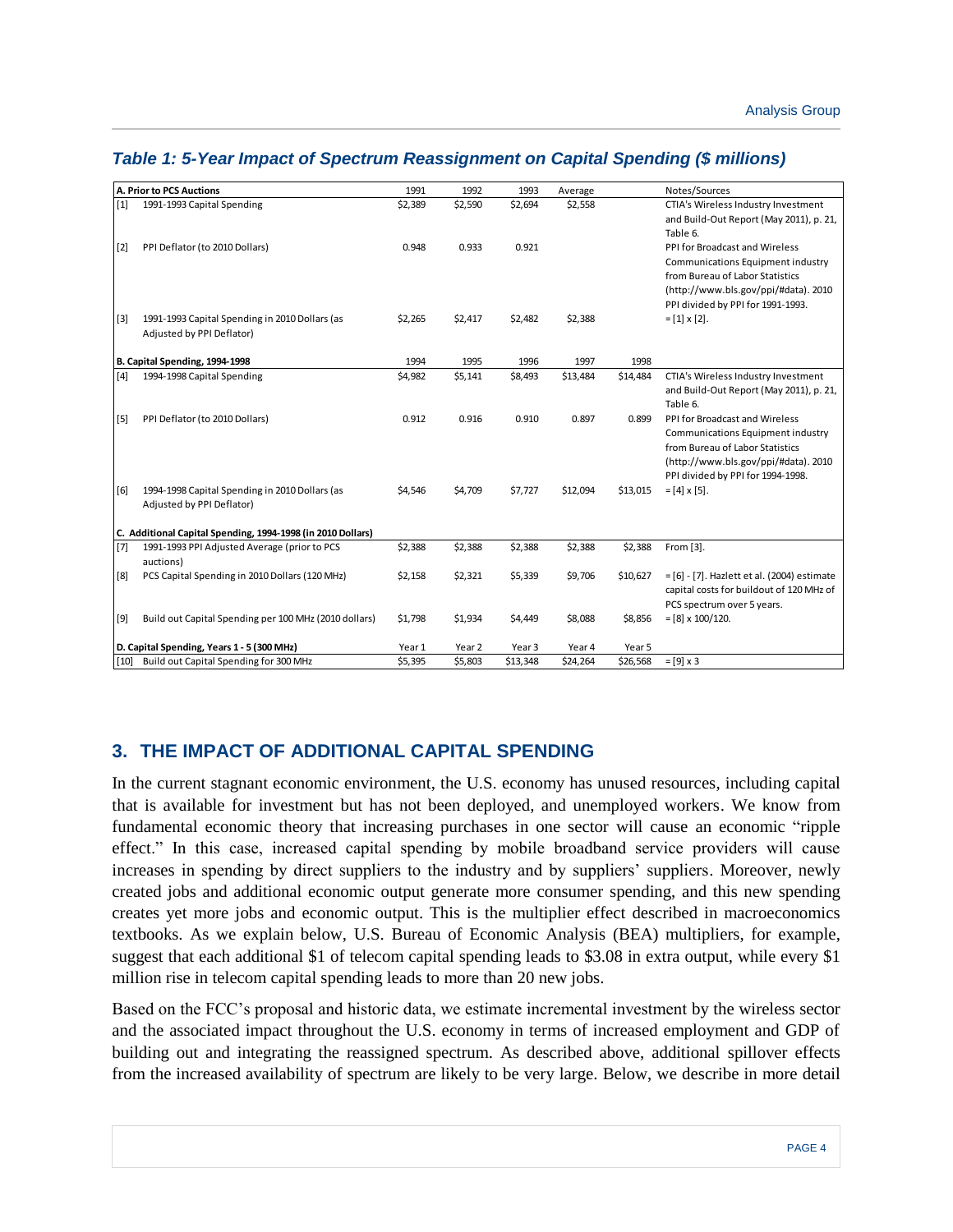our estimates of additional capital investment to quantify economic impacts on employment and GDP using multipliers from the BEA, Regional Economic Input-Output Modeling System (RIMS II).

The government measures these multipliers for each sector, so that we can calculate the effect of each dollar of capital spending on the rest of the economy.

### **Employment**

We can expect job creation as a consequence of new capital investment in the deployment of mobile broadband. Several authors have examined the expected impact of investment in wireless and mobile broadband using BEA Type II RIMS multipliers for "Final-demand employment"<sup>12</sup> for the construction and communications equipment sectors.<sup>13</sup> These RIMS II multipliers incorporate direct, indirect and induced employment impacts. A recent study by Credit Suisse reported that between 2002 and 2010 the average share of capital spending on equipment relative to total capital spending by wireless carriers was 44 percent.<sup>14</sup> We estimate the employment impacts of the capital spending shown in Table 1. Applying this approach to current data, we calculate a weighted average of Construction (56%) and Broadcasting and Communications Equipment (44%) Type II multipliers (20.4 jobs for every \$1 million invested). We estimate that private sector capital spending associated with the build out and development of 300 MHz of spectrum for mobile broadband will generate an average of more than 300,000 jobs throughout the economy over five years. See Table 2.

#### **Economic Output**

We also estimate the increase in GDP from the incremental capital investment described above using RIMS II multipliers obtained from the BEA. We find that capital investments stimulated by newly released spectrum will increase GDP significantly. The reassignment of 300 MHz will increase GDP by \$16.6 billion in the first year of the five-year period, rising to an \$81.8 billion annual increase by the final year. Over the five-year period, we estimate a total impact on domestic output of more than \$230 billion. This result will require no contribution by the U.S. Treasury and is likely just the tip of the iceberg, in terms of economic benefits. See Table 2.

<sup>13</sup> See e.g., Hazlett et. al. (2004); Eisenach, Singer and West (2009); Crandall and Singer, (2010); Beard, Ford and Kim (2010).

<sup>14</sup> Credit Suisse (2011).

<sup>&</sup>lt;sup>12</sup> RIMS II Online Order and Delivery System <https://www.bea.gov/regional/rims/rimsii/help.aspx>.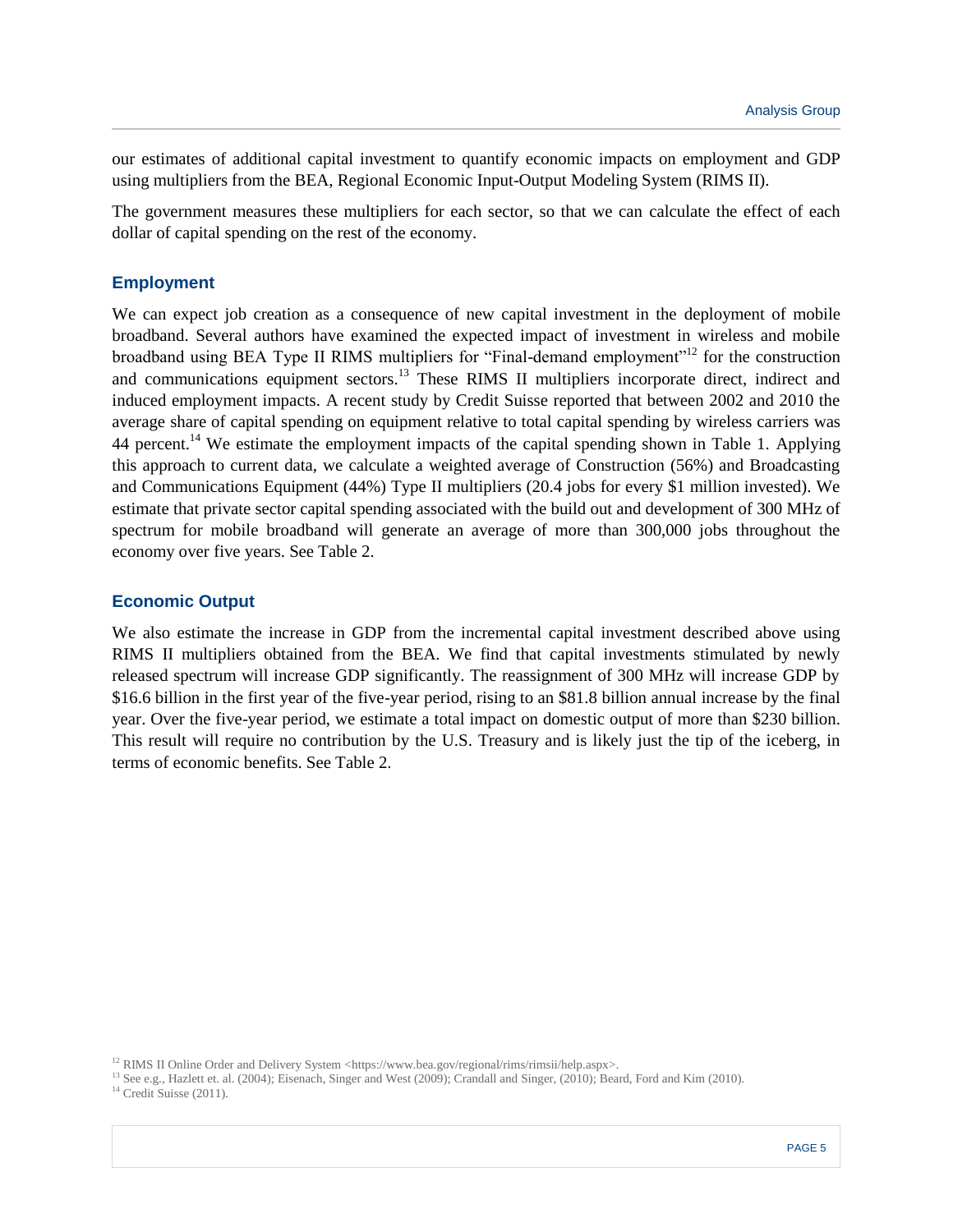|                                         |            |          |          |         |                   |          | Years $1 - 5$      |          |
|-----------------------------------------|------------|----------|----------|---------|-------------------|----------|--------------------|----------|
|                                         | Multiplier | Year 1   | Year 2   | Year 3  | Year 4            | Year 5   | Total              | Average  |
| Build out Capital Spending (\$ million) |            | \$5,395  | \$5,803  |         | \$13,348 \$24,264 | \$26,568 | \$75,377           | \$15,075 |
| Change in GDP Output (\$ million)       | 3.0792     | \$16.612 | \$17,868 |         | \$41,101 \$74,716 | \$81,810 | \$232,106 \$46,421 |          |
| Change in Employment (number of jobs)   | 20.4053    | 110.080  | 118.405  | 272,362 | 495.120           | 542.129  | n/a                | 307,619  |

#### *Table 2: Five-Year Impact of Spectrum Reassignment on GDP and Employment*

#### **Notes/Sources:**

1/ Output and employment multipliers from US Bureau of Economic Analysis, Regional Input-Output Modeling System (RIMS II), 2002 U.S. Benchmark Input-Output data and 2008 Regional Data Multipliers for 48 Contiguous States (Requested on 7/6/2011). Final-demand multipliers used are weighted average of *Construction* (56%) and *Broadcasting and Communications Equipment* (44%) Type II multipliers. See average equipment to capital expenditures ratio 2002 - 2010 from "Global Wireless Capex Survey - A multi-year spending cycle," Credit Suisse, July 2011 at 8 ; Robert W. Crandall and Hal J. Singer, "The Economic Impact of Broadband Investment" (2010) at 25-26.

2/ Build out capital spending estimated based on CTIA's Wireless Industry and Investment Build-Out Report (May 2011), p. 21, Table 6; Hazlett et al., "Sending the Right Signals: Promoting Competition Through Telecommunications Reform," A Report to the U.S. Chamber of Commerce, September 22, 2004, p. 103. Capital spending estimates following mid-1990s PCS licensing, adjusted by Producer Price Index for Broadcast and Wireless Communications industry (BLS).

## **The Effects of Ongoing Maintenance and Upgrade Capital Spending**

Established wireless networks require continuous capital spending on maintenance (e.g., replacement equipment and spares) and upgrade equipment (e.g., current carrier upgrades to fourth generation networks or 4G). One important economic contribution of the FCC's spectrum proposal is that it will generate economic benefits not only during the build out period, as we have described above, but also over the long run as additional capital is invested in maintenance and network upgrades. We estimate required maintenance and upgrade capital spending based on reported capital spending in the period 2002–2004. By 2002, the wireless industry had deployed most of the PCS spectrum, with the notable exception of the licenses held by NextWave. Uncertainty regarding the NextWave licenses was ultimately resolved in 2004, and in later years the FCC auctioned off additional spectrum for mobile services. Assuming that capital spending during the period 2002–2004 was predominantly for maintenance and upgrades, as opposed to the deployment of new spectrum, we interpret average annual capital spending during this period of \$16.5 billion as a reasonable estimate of long-run maintenance and upgrade capital spending for the 300 MHz of spectrum the FCC is currently proposing to reassign. Based on the multiplier approach described above, we estimate that additional annual capital spending of \$16.5 billion would generate an additional \$50 billion in GDP annually and more than 330,000 new jobs.

#### **The FCC's Proposal to Reassign an Additional 200 MHz**

In the 2010 Broadband Plan, the FCC proposed reassigning a total of 500 MHz to mobile broadband over 10 years. We have described in detail the impact of reassigning 300 MHz within five years as the FCC proposed. The additional 200 MHz of spectrum that the FCC proposes to reassign to mobile broadband also would stimulate considerable capital spending, with consequent benefits for employment and GDP.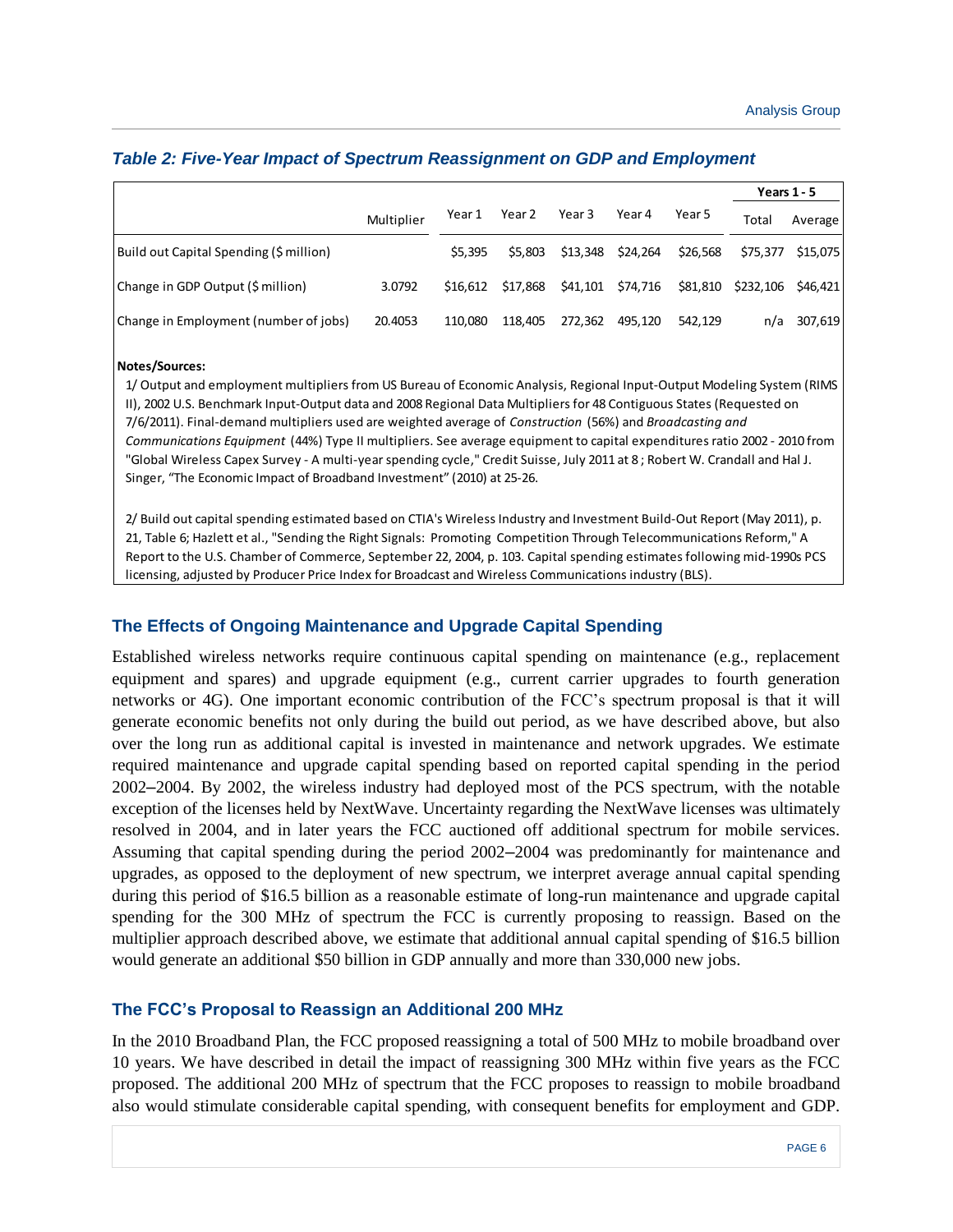Based on our analysis of capital spending associated with the PCS spectrum, we estimate that an additional 200 MHz of spectrum would stimulate approximately \$50 billion in capital spending to deploy the spectrum for the provision of mobile broadband over a five-year period subsequent to the reassignment of 300 MHz of spectrum discussed above. This additional capital spending would generate an additional \$155 billion in GDP and create an average of more than 200,000 jobs over a five-year build out period, based on the employment and output multipliers described above.

## **4. SPILLOVER EFFECTS**

Our estimates of employment and GDP gains from investment to develop 300 MHz of additional spectrum are only one component of total economic benefits. We do not account for spillover effects from new mobile broadband goods and services. The multiplier effects we have described capture the impact additional investment in new spectrum will have on the U.S. economy, based on measurements of actual relationships between sectors of the economy. In other words, the model captures the effect on economic output (GDP) and employment for products and services that already exist. However, the additional spectrum will also have important positive effects on innovation and the development of new goods and services. Deployment of the new spectrum will facilitate the development of goods and services that are currently in development, such as new software applications, new mobile devices and new healthcare applications. Additional spectrum for mobile broadband will also spur the development and commercialization of new products and services that may be difficult for most of us to imagine at the present. These new wireless products and services likely will change the way people work and play, change economic relationships, lead to productivity gains and ultimately boost employment and GDP. The effect that investment has on productivity, innovation and the commercialization of new products is typically called the spillover effect. Because spillover effects are the consequence of economic relationships that don't exist at the present, it's very difficult to project the size of these effects. Several economists have studied historic spillover effects associated with investments in information technology and telecommunications infrastructure. For example, Crandall, Lehr and Litan (2007) estimate that a one percent increase in broadband penetration would generate approximately 300,000 new jobs.<sup>15</sup> In addition, Jorgenson, Ho, and Stiroh (2008) report that one-third of the growth in labor productivity from 2000 to 2006 can be attributed to information technology and telecommunications.<sup>16</sup> Given documented economic impacts of spillover effects, it seems likely that the spillover effects from the reassignment of 300 MHz of spectrum to mobile broadband will exceed, by a considerable margin, the multiplier effects that we present here.

## **5. CONCLUSION**

As the FCC has concluded, mobile broadband is a critical platform for future innovation. The U.S. wireless industry currently faces severe spectrum constraints, limiting the ability of companies to develop new mobile broadband products and services. By facilitating the reallocation of underutilized spectrum,

<sup>&</sup>lt;sup>15</sup> Crandall, Lehr and Litan (2007).

<sup>16</sup> Jorgenson, Dale, Mun Ho, and Kevin Stiroh, "A Retrospective Look at the U.S. Productivity Growth Resurgence," *Journal of Economic Perspectives*, Volume 22, Number 1 (2008) pp. 3-24.